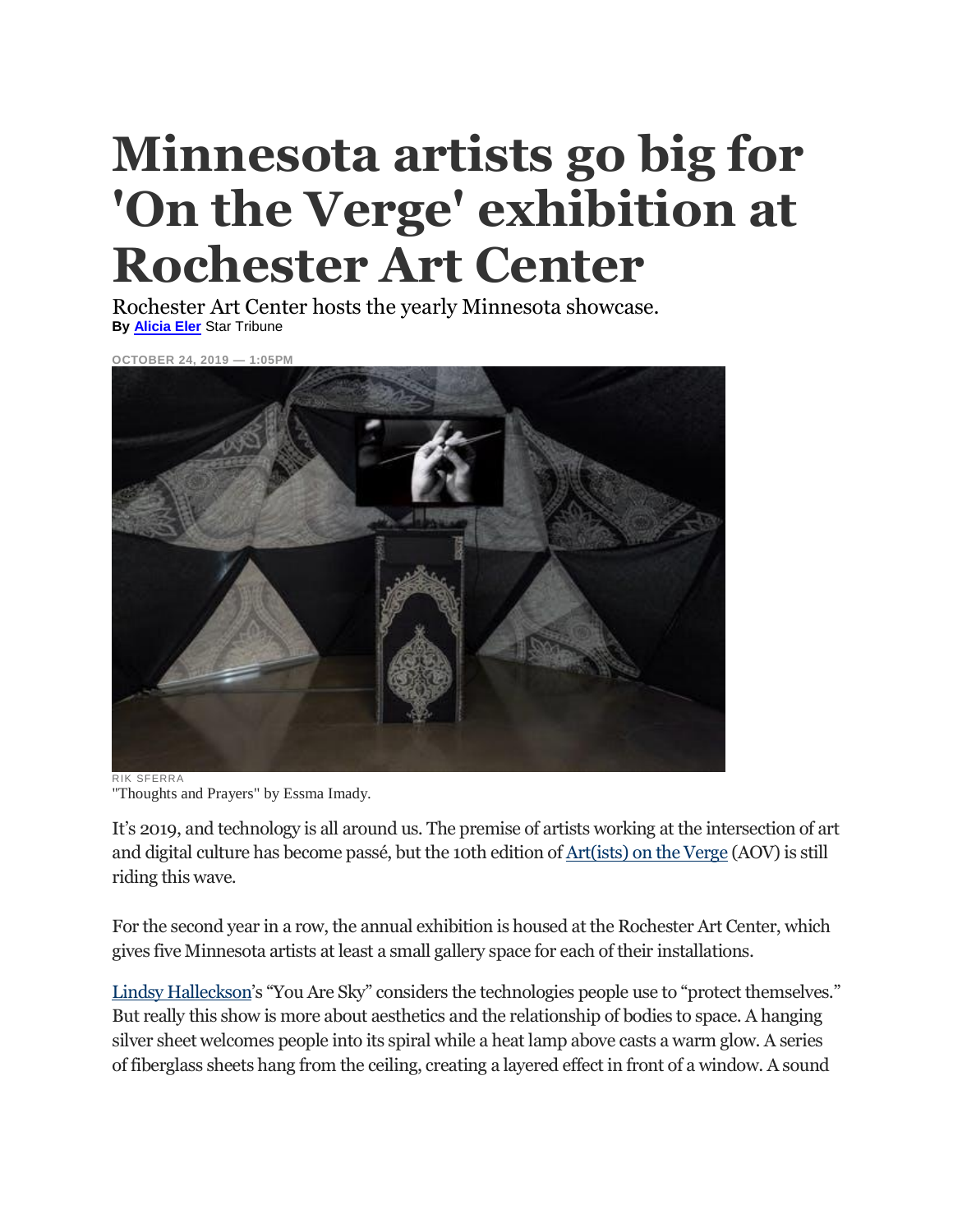installation changes depending on where the visitor walks. These experiences are reorienting and disorienting, but don't seem all that technology-related.

[Khadijah Muse,](http://northern.lights.mn/projects/khadijah-muse/) who immigrated to the United States from Kenya at age 12, creates a participatory game that follows a series of yes/no questions printed onto small paintings on the floor. They ask things like: "Have you ever lived in more than one country?" and eventually lead to two open doors with sculptures behind them where visitors can contemplate. The piece is sincere and engaging, but the last part of it — you can take a Polaroid of yourself or your surroundings — seems like an odd throwback for a show premised on technology. Chris Rackley's multi-piece installation "Does Your Shoe Have a Boy Inside?" uses several means to re-create memories from his father's shoe store, from entering a life-size shoe box to actual shoe boxes containing memories of the store's warehouse. Visitors can peer through little peepholes and see scenes from the past, such as a worker's desk late at night. This work is like a fun house, minus mirrors and plus nostalgia.

**[Kathy McTavish](http://www.mctavish.io/)'s** wild full-gallery installation "Swarm" is an immersive work that includes three components: a programmed orchestra of drawing and singing machines on a series of cheap Acer monitors; algorithmically generated hardcover books, and quilts stitched with code and made by robots. Sitting in the middle of the space, with monitors flashing shapes and projections of weaving around the walls, makes one realize how seamlessly our physical bodies are merging with the digital.

The title of Essma Imady's installation "Thoughts and Prayers" references the common condolence turned cynical meme often referenced by politicians after mass shootings. It's become empty, a way to sidestep genuine change. Imady grew up in Damascus, Syria, and moved to Minnesota in 2011, just before the Syrian civil war broke out. Her two-part installation involves a projection of patterns onto the floor that changes when people walk on it, and a tent where visitors are welcome to take a necklace and "join," or do nothing and remain alone.

In both **McTavish** and Imady's work, technology truly does transform people's relationships to themselves and other bodies in space, which is what this "intersection of art and technology" is about, giving new life to a stale concept.

## **Art(ists) on the Verge 10**

When: 10 a.m.-5 p.m. Tue.-Sat., through Feb. 8. • **Where:** Rochester Art Center, 40 Civic Center Drive SE., Rochester. • **Admission:** \$5 adults, free for ages 15-under and members. Info: 1-507-282-8629 or [rochesterartcenter.org.](http://rochesterartcenter.org/)